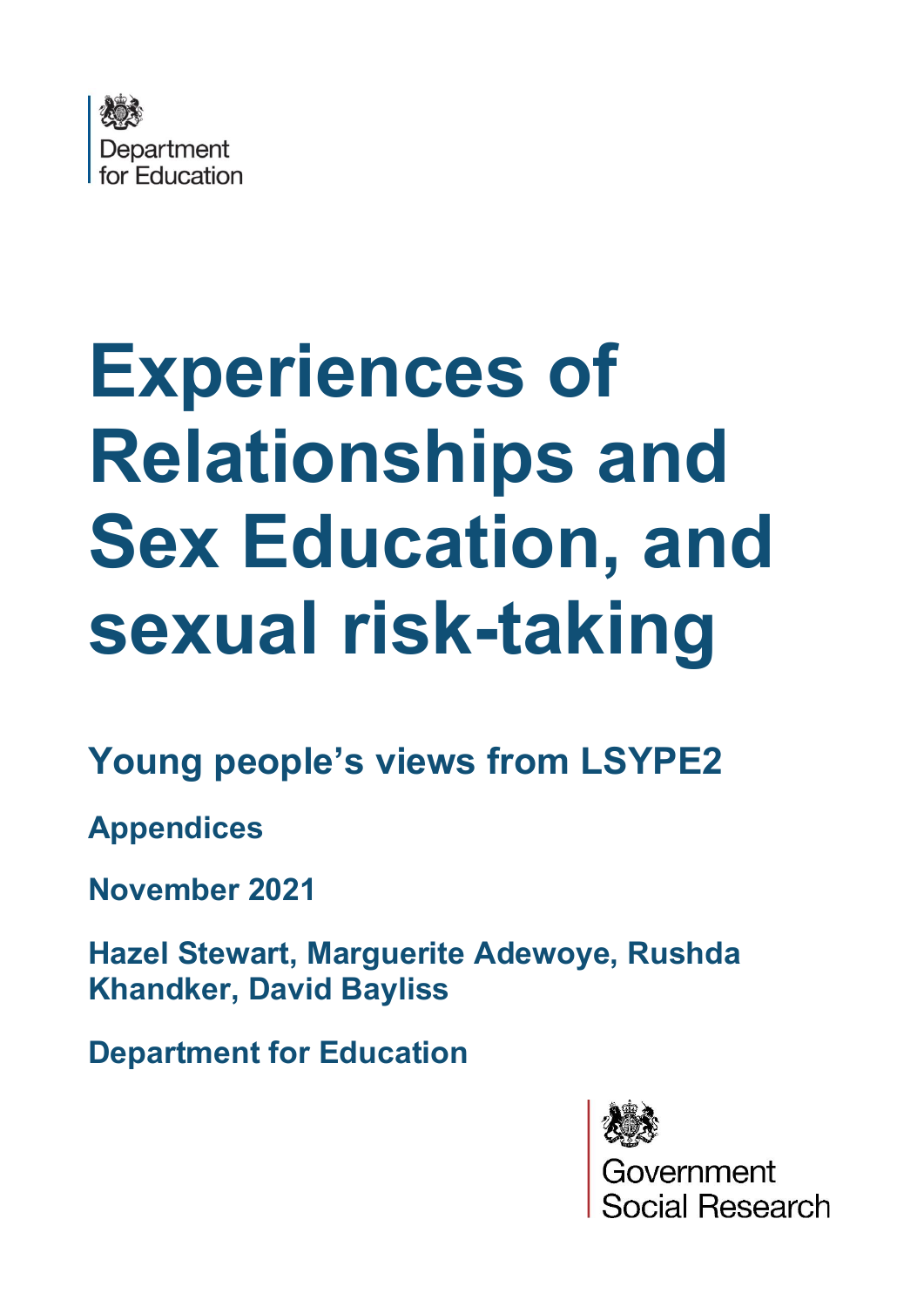# **Contents**

| Appendices                                                                                                                                        | 3              |
|---------------------------------------------------------------------------------------------------------------------------------------------------|----------------|
| Appendix A                                                                                                                                        | 3              |
| Table 1: Did you learn about sexual matters at all from?                                                                                          | $\overline{4}$ |
| Table 2: If young people learnt about sexual matters from parents or school                                                                       | 5              |
| Table 3: Stage of school young people received SRE by their sexual risk-taking<br>behaviours                                                      | 6              |
| Table 4: Thinking back to when you were at school, when did you receive Sex and<br><b>Relationships Education?</b>                                | $\overline{7}$ |
| Table 5: How useful was the Sex and Relationships Education you received at school in<br>preparing you for adult life and your own relationships? | 9              |
| Table 6: Which, if any, of these things have you discussed as part of any lessons at<br>school?                                                   | 11             |
| Table 7: Have you ever had sexual intercourse with someone?                                                                                       | 13             |
| Table 8: How old were you when you first had sexual intercourse (for those who are<br>sexually active)?                                           | 14             |
| Table 9: Have you ever had sex without using precautions or contraception (for those<br>who are sexually active)?                                 | 15             |
| Table 10: How often would you say you have sex without using precautions or<br>contraception (for those who are sexually active)?                 | 16             |
| Table 11: Which precautions or forms of contraception do you use most regularly?                                                                  | 17             |
| Table 12: Have you ever contracted a sexually transmitted infection (for those who are<br>sexually active)?                                       | 18             |
| Table 13: Association of wellbeing to sexual risk-taking behaviours                                                                               | 19             |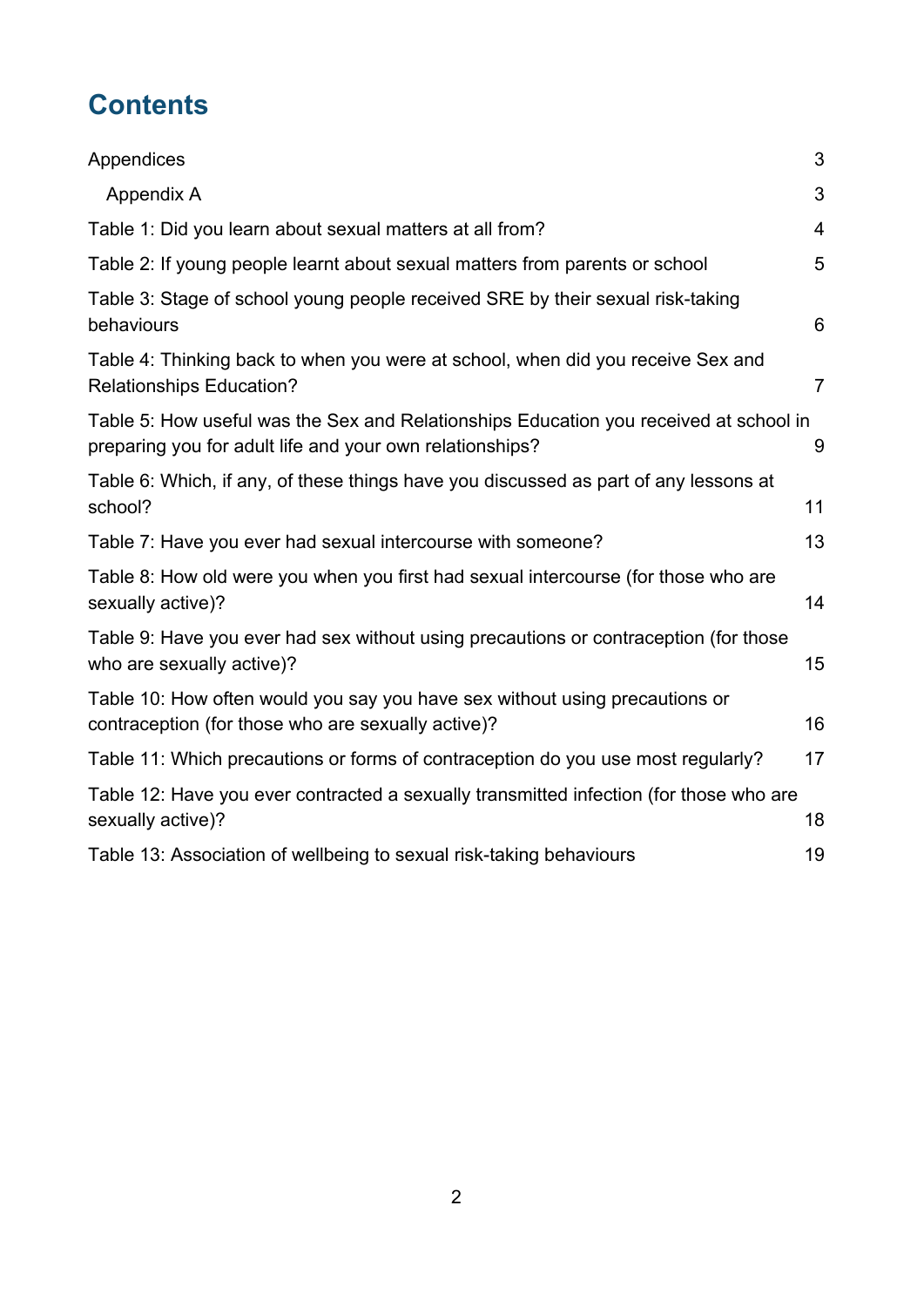# <span id="page-2-0"></span>**Appendices**

All findings are based on the Longitudinal Study of Young People in England 2.

The full methodology of this analysis including details of statistical tests and an introduction to the LSYPE2 study can be found in the main research report.

#### <span id="page-2-1"></span>**Appendix A**

The following 11 survey questions were used in wave 6 of LSYPE2 to form the basis of the findings discussed in the research brief.

1. First of all we would like to ask where you learnt about sexual matters. Would you say you learnt about them at all from…?

2. Did you also learn about sexual matters at all from…?

3. Thinking back to when you were at school, when did you receive Sex and Relationships Education?

4. How useful was the Sex and Relationships Education you received at school in preparing you for adult life and your own relationships?

5. Have you ever had sexual intercourse with someone?

6. How old were you when you first had sexual intercourse?

7. Which of these precautions or forms of contraception do you use most regularly?

8. Which other precautions or forms of contraception do you use most regularly?

9. Have you ever had sex without using precautions or contraception? Please do not include any times when you might have been trying for a baby.

10. Have you ever contracted a sexually transmitted infection (such as Chlamydia, gonorrhoea or genital warts)?

11. Did you receive treatment for it?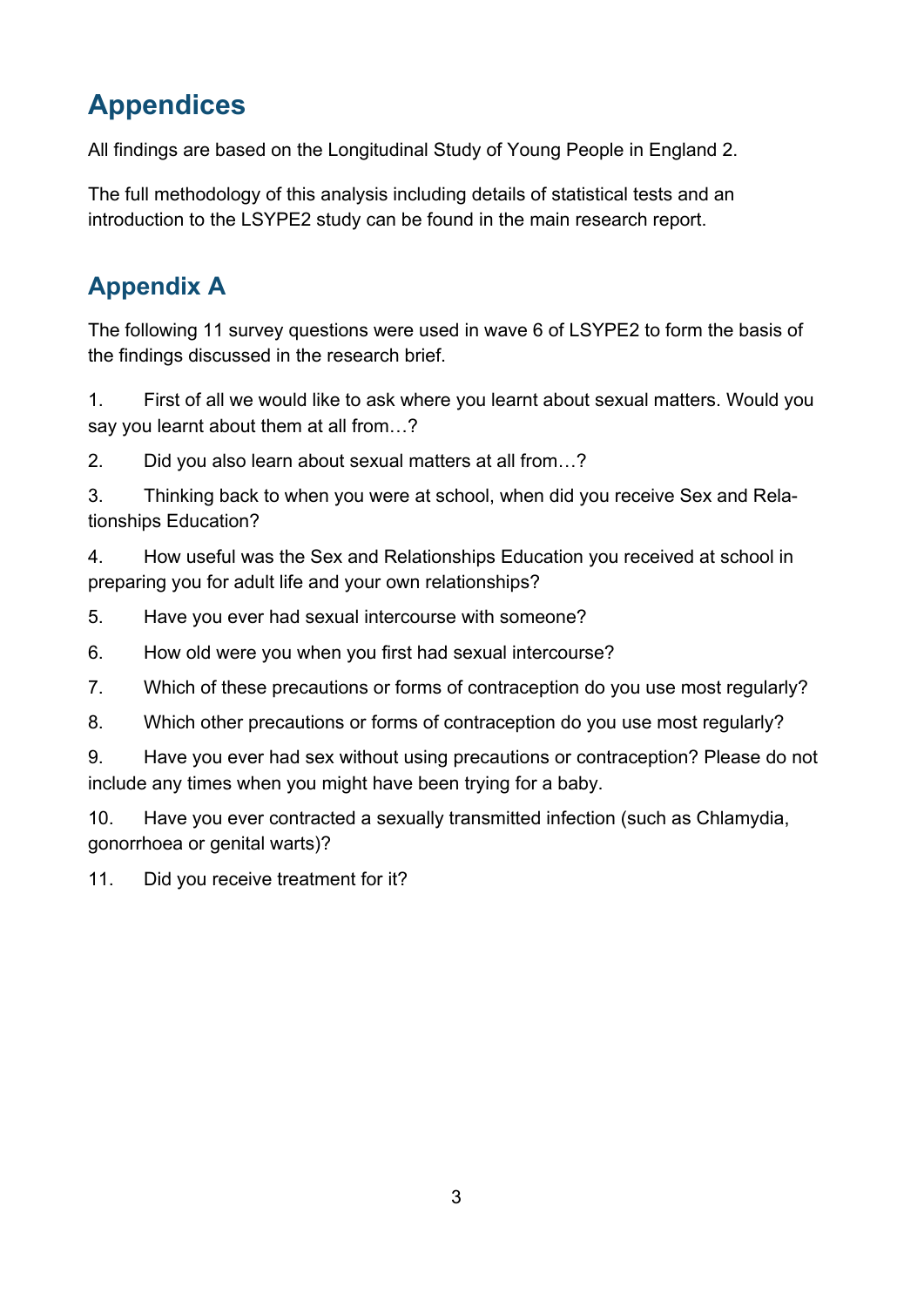### <span id="page-3-0"></span>**Table 1: Did you learn about sexual matters at all from?**

|                                     | <b>Lessons</b><br>at school<br>$\frac{0}{0}$ | <b>Friends</b><br>$\frac{0}{0}$ | <b>The</b><br>internet<br>$\frac{0}{0}$ | Parents,<br>siblings<br>and other<br>family<br>members<br>$\frac{0}{0}$ | <b>Sexual</b><br><b>Partners</b><br>$\frac{9}{6}$ | Unweighted<br>base |
|-------------------------------------|----------------------------------------------|---------------------------------|-----------------------------------------|-------------------------------------------------------------------------|---------------------------------------------------|--------------------|
| <b>Total</b>                        | 83.7<br>$(+/- 1.0)$                          | 70.6<br>$(+/- 1.2)$             | 54.2<br>$(+/- 1.3)$                     | 44.9<br>$(+/- 1.3)$                                                     | 44.4<br>$(+/- 1.3)$                               | 6825               |
| Heterosexual /<br>straight          | 84.7<br>$(+/- 1.0)$                          | 70.8<br>$(+/- 1.3)$             | 52.5<br>$(+/- 1.4)$                     | 44.9<br>$(+/- 1.4)$                                                     | 44.5<br>$(+/- 1.4)$                               | 6082               |
| Gay / lesbian                       | 69.9<br>$(+/- 7.6)$                          | 72.9<br>$(+/- 7.4)$             | 72<br>$(+/- 7.4)$                       | 38.7<br>$(+/- 8.1)$                                                     | 42<br>$(+/- 8.2)$                                 | 181                |
| <b>Bisexual</b>                     | 75.3<br>$(+/- 4.6)$                          | 71.9<br>$(+/- 4.8)$             | 68.3<br>$(+/- 5.0)$                     | 48.1<br>$(+/- 5.3)$                                                     | 48.5<br>$(+/- 5.3)$                               | 441                |
| Other                               | 83.1<br>$(+/- 9.2)$                          | 59.3<br>$(+/- 11.8)$            | 68.2<br>$(+/- 11.3)$                    | 49.4<br>$(+/- 12.0)$                                                    | 29.8<br>$(+/- 11.2)$                              | 87                 |
| <b>Main parent</b><br>non-religious |                                              |                                 |                                         | 49.3<br>$(+/- 2.5)$                                                     |                                                   | 1954               |
| Main parent<br>religious            |                                              |                                 | Ē,                                      | 41.2<br>$(+/- 2.0)$                                                     |                                                   | 5247               |

Source: Longitudinal Study of Young People in England: cohort 2, wave 6.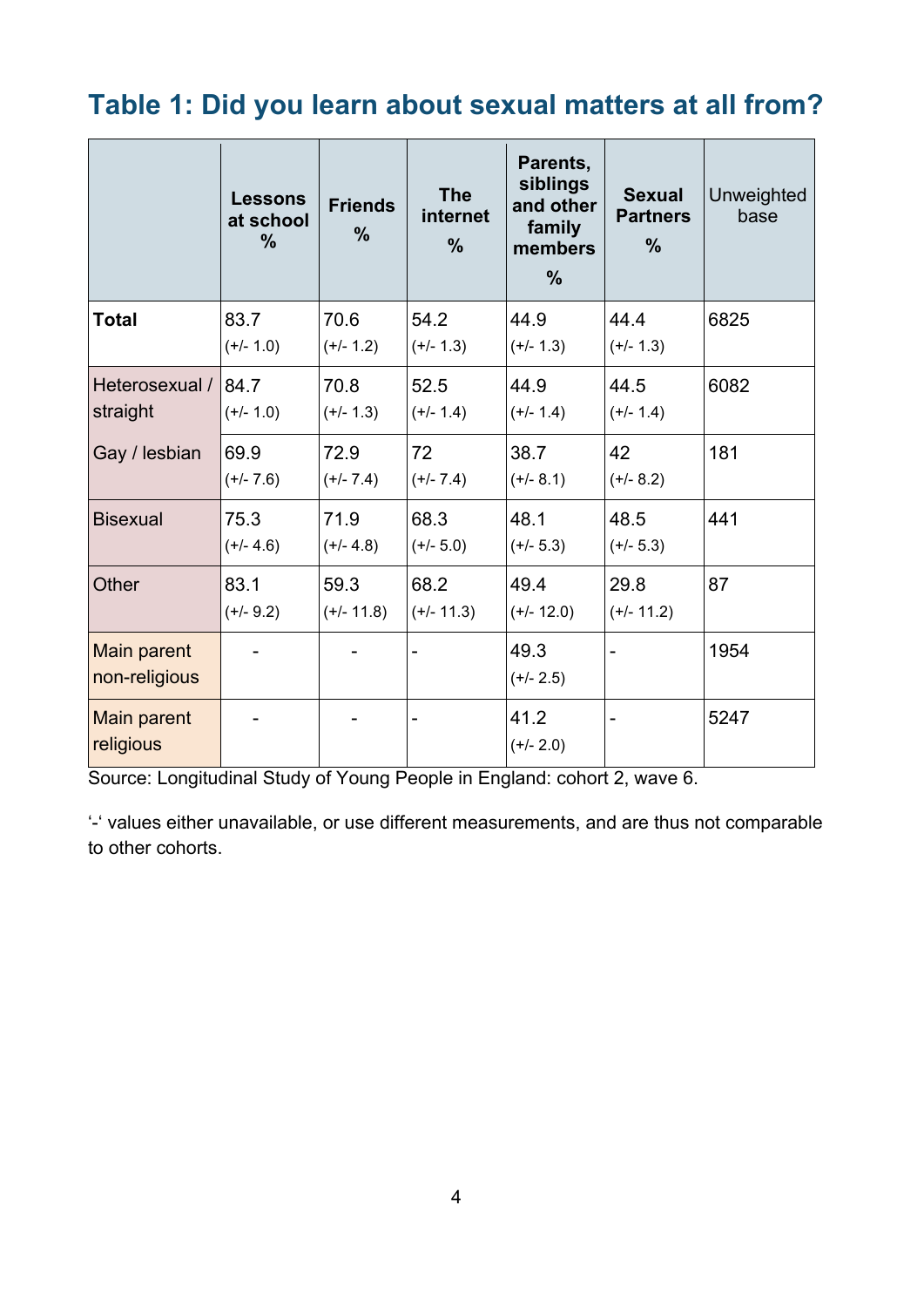#### <span id="page-4-0"></span>**Table 2: If young people learnt about sexual matters from parents or school**

|                            | <b>Both school</b><br>and parents<br>$\frac{9}{6}$ | <b>Either school</b><br>or parents<br>$\frac{9}{6}$ | No reputable<br><b>sources</b><br>$\%$ | Unweighted<br>base |
|----------------------------|----------------------------------------------------|-----------------------------------------------------|----------------------------------------|--------------------|
| <b>Total</b>               | 38.8<br>$(+/- 1.3)$                                | 51.0<br>$(+/- 1.4)$                                 | 10.2<br>$(+/- 0.8)$                    | 6809               |
| Heterosexual /<br>straight | 39.0<br>$(+/- 1.4)$                                | 51.7<br>$(+/- 1.4)$                                 | 9.3<br>$(+/- 0.8)$                     | 6071               |
| Gay / lesbian              | 31.9<br>$(+/- 7.7)$                                | 44.5<br>$(+/- 8.2)$                                 | 23.6<br>$(+/- 7.0)$                    | 182                |
| <b>Bisexual</b>            | 39.5<br>$(+/- 5.2)$                                | 44.4<br>$(+/- 5.3)$                                 | 16.1<br>$(+/- 3.9)$                    | 441                |
| Other                      | 43.4<br>$(+/- 12.2)$                               | 44.6<br>$(+/- 12.2)$                                | 12.0<br>$(+/- 8.0)$                    | 83                 |

Source: Longitudinal Study of Young People in England: cohort 2, wave 6.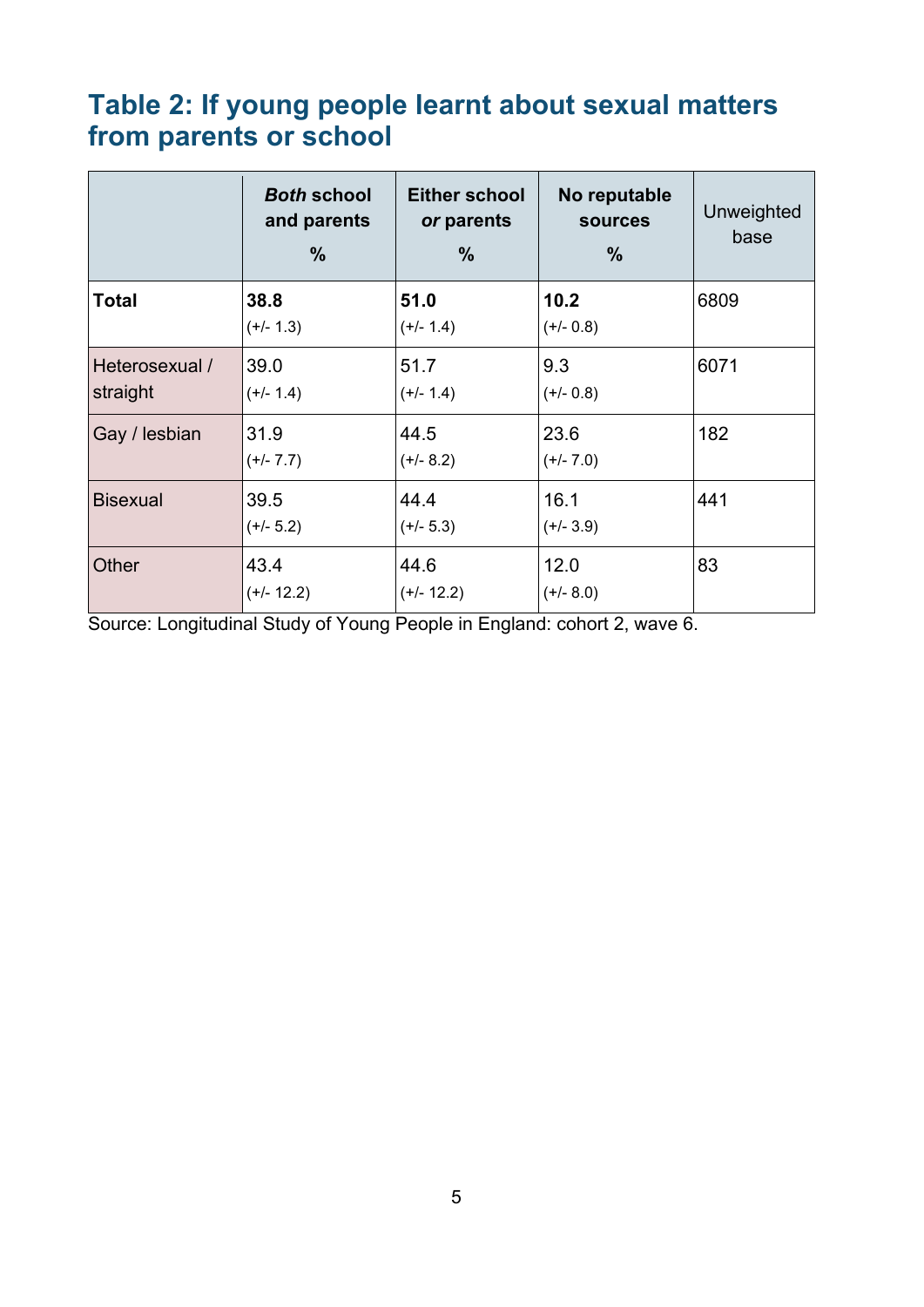## <span id="page-5-0"></span>**Table 3: Stage of school young people received SRE by their sexual risk-taking behaviours**

|                                                                                                        | In<br>primary<br>school<br>$\frac{0}{0}$ | In<br>secondary<br>school<br>$\%$ | In both<br>primary and<br>secondary<br>school<br>$\frac{9}{6}$ | I didn't<br>have any<br><b>SRE at</b><br>school<br>$\frac{0}{0}$ | <b>Unweighted</b><br>base |
|--------------------------------------------------------------------------------------------------------|------------------------------------------|-----------------------------------|----------------------------------------------------------------|------------------------------------------------------------------|---------------------------|
| <b>Total who</b><br>received SRE at<br>each stage                                                      | 12.6<br>$(+/- 0.9)$                      | 35.3<br>$(+/- 1.3)$               | 48.6<br>$(+/- 1.3)$                                            | 3.5<br>$(+/- 0.5)$                                               | 6848                      |
| Young people who<br>had sex before the<br>age of 16                                                    | 29.7<br>$(n=173)$<br>$(+/- 4.2)$         | 23.1<br>$(n=362)$<br>$(+/- 2.4)$  | 24.2<br>$(n=536)$<br>$(+/- 2.0)$                               | 35.2<br>$(n=56)$<br>$(+/- 8.7)$                                  | 4526                      |
| Sexually active<br>young people who<br>had had sex<br>without using<br>precautions or<br>contraception | 49.2<br>$(n=298)$<br>$(+/- 4.5)$         | 41<br>$(n=665)$<br>$(+/- 2.7)$    | 44.2<br>$(n=1005)$<br>$(+/- 2.3)$                              | 56.9<br>$(n=91)$<br>$(+/- 8.7)$                                  | 4659                      |
| Young people who<br>had contracted an<br><b>STI</b>                                                    | 5.3<br>$(n=32)$<br>$(+/- 2.0)$           | 4<br>$(n=65)$<br>$(+/- 1.1)$      | 3.5<br>$(n=80)$<br>$(+/- 0.9)$                                 | 9.8<br>$(n=16)$<br>$(+/- 5.2)$                                   | 4673                      |

Source: Longitudinal Study of Young People in England: cohort 2, wave 6.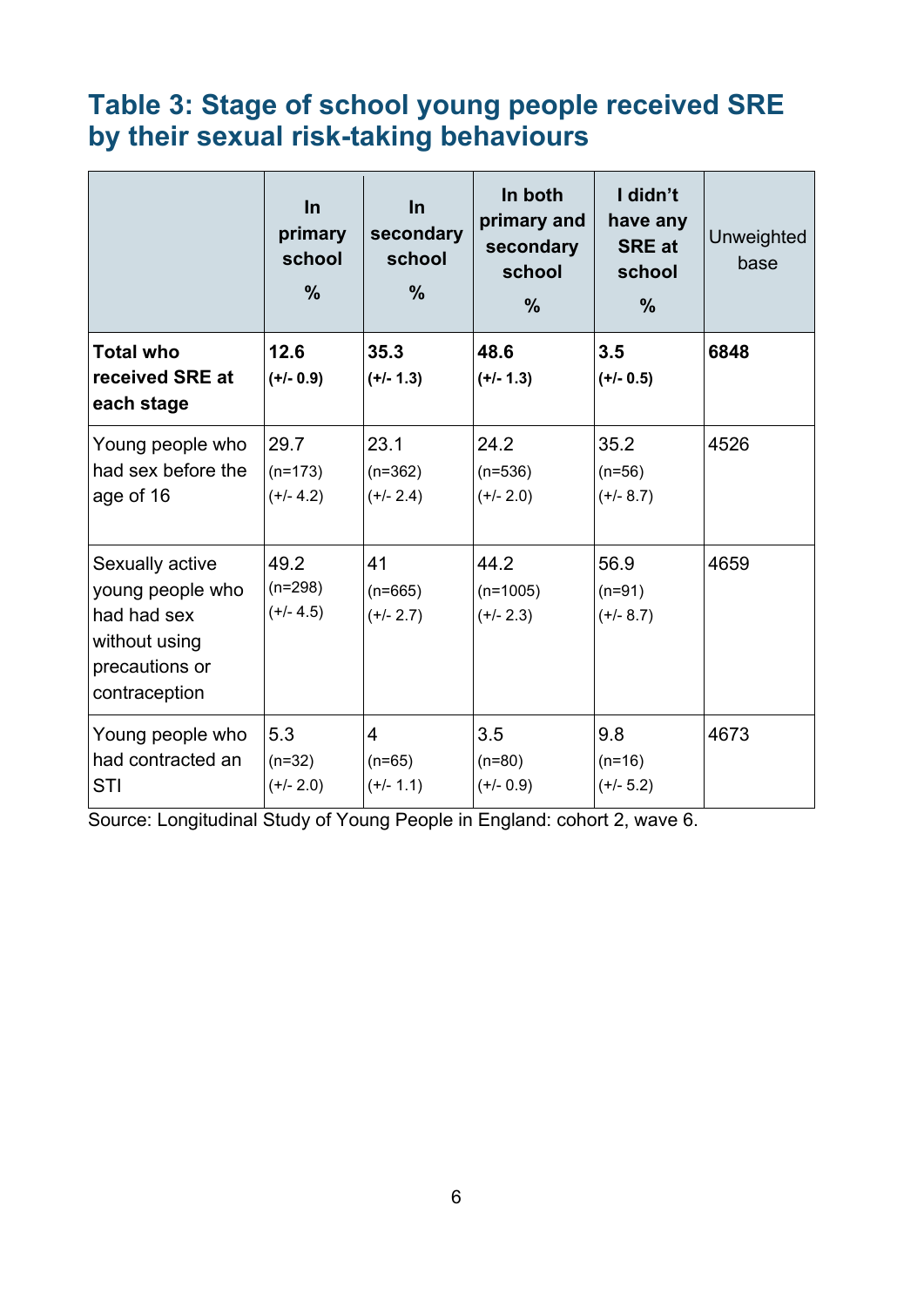#### <span id="page-6-0"></span>**Table 4: Thinking back to when you were at school, when did you receive Sex and Relationships Education**<sup>1</sup>**?**

|                                     | in primary<br>school | % who only $\vert \%$ who only<br>received SRE received SRE<br>in secondary<br>school | $%$ who<br>received SRE<br>in both<br>primary and<br>secondary | % of young<br>people who<br>did not<br>receive any<br><b>SRE in school</b> | Unweighted<br>base |
|-------------------------------------|----------------------|---------------------------------------------------------------------------------------|----------------------------------------------------------------|----------------------------------------------------------------------------|--------------------|
| <b>Total</b>                        | 12.6<br>$(+/- 0.9)$  | 35.3<br>$(+/- 1.3)$                                                                   | 48.6<br>$(+/- 1.3)$                                            | 3.5<br>$(+/- 0.5)$                                                         | 6848               |
| <b>Male</b>                         | 12.7<br>$(+/- 1.3)$  | 36.7<br>$(+/- 1.8)$                                                                   | 47.3<br>$(+/- 1.9)$                                            | 3.3<br>$(+/- 0.7)$                                                         | 3473               |
| Female                              | 12.7<br>$(+/- 1.3)$  | 33.9<br>$(+/- 1.8)$                                                                   | 49.9<br>$(+/- 1.9)$                                            | 3.6<br>$(+/- 0.7)$                                                         | 3331               |
| Non-<br>disabled                    | 12.4<br>$(+/- 1.0)$  | 36.1<br>$(+/- 1.4)$                                                                   | 48.4<br>$(+/- 1.5)$                                            | 3.1<br>$(+/- 0.5)$                                                         | 5728               |
| <b>Disabled</b>                     | 14.7<br>$(+/- 2.5)$  | 30.6<br>$(+/- 3.2)$                                                                   | 49.7<br>$(+/- 3.5)$                                            | 5.0<br>$(+/- 1.5)$                                                         | 1040               |
| Heterose 12.6<br>xual /<br>straight | $(+/- 0.9)$          | 35.9<br>$(+/- 1.4)$                                                                   | 48.2<br>$(+/- 1.4)$                                            | 3.2<br>$(+/- 0.5)$                                                         | 6104               |
| Gay /<br>lesbian                    | 15.4<br>$(+/- 6.0)$  | 29.1<br>$(+/- 7.5)$                                                                   | 47.8<br>$(+/- 8.3)$                                            | 7.7<br>$(+/- 4.4)$                                                         | 182                |
| <b>Bisexual</b>                     | 13.0<br>$(+/- 3.6)$  | 30.9<br>$(+/- 4.9)$                                                                   | 52.5<br>$(+/- 5.3)$                                            | 3.6<br>$(+/- 2.0)$                                                         | 440                |
| Other                               | 8.2<br>$(+/- 6.7)$   | 28.2<br>$(+/- 10.9)$                                                                  | 55.3<br>$(+/- 12.1)$                                           | 8.2<br>$(+/- 6.7)$                                                         | 85                 |
| Non-<br><b>FSM</b><br>eligible      | 11.9<br>$(+/- 1.1)$  | 33.4<br>$(+/- 1.6)$                                                                   | 51.6<br>$(+/- 1.7)$                                            | 3.1<br>$(+/- 0.6)$                                                         | 4244               |
| <b>FSM</b><br>eligible              | 14.6<br>$(+/- 1.8)$  | 38.9<br>$(+/- 2.5)$                                                                   | 42.1<br>$(+/- 2.5)$                                            | 4.3<br>$(+/- 1.0)$                                                         | 1891               |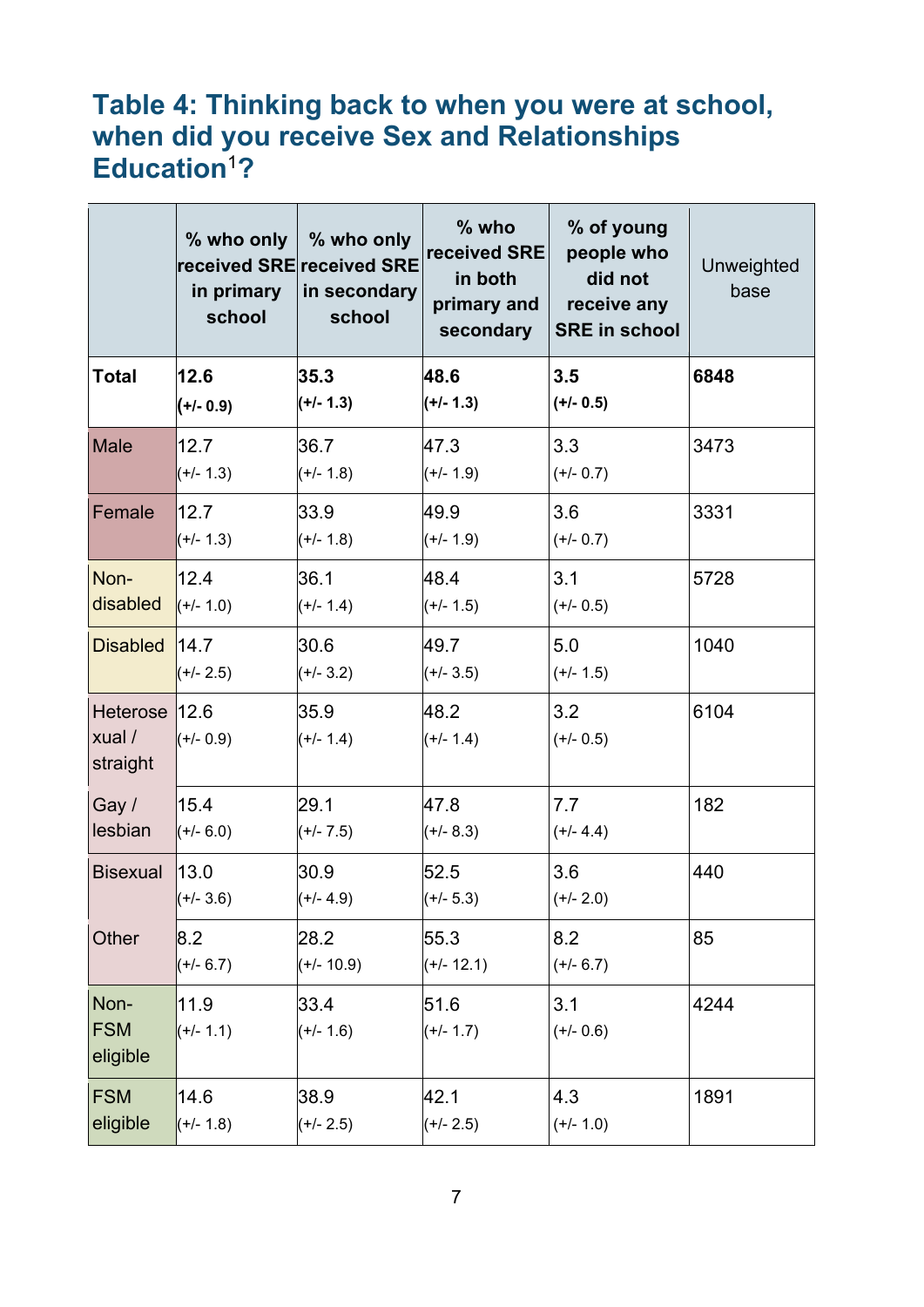| <b>Main</b><br>parent<br>non-<br>religious     | 12.0<br>$(+/- 1.6)$ | 34.6<br>$(+/- 2.4)$ | 50.5<br>$(+/- 2.5)$ | 3.0<br>$(+/- 0.9)$ | 1963 |
|------------------------------------------------|---------------------|---------------------|---------------------|--------------------|------|
| Main<br>parent<br><b>Christian</b>             | 13.0<br>$(+/- 1.2)$ | 34.6<br>$(+/- 1.7)$ | 48.6<br>$(+/- 1.8)$ | 3.8<br>$(+/- 0.7)$ | 4030 |
| <b>Main</b><br>parent<br>minority<br>religious | 12.7<br>$(+/- 2.6)$ | 40.6<br>$(+/- 3.9)$ | 43.3<br>$(+/- 3.9)$ | 3.4<br>$(+/- 1.4)$ | 808  |
| In<br>London                                   | 16.3<br>$(+/- 2.8)$ | 31.7<br>$(+/- 3.5)$ | 49.6<br>$(+/- 3.8)$ | 2.4<br>$(+/- 1.2)$ | 849  |
| In the<br>rest of<br>England                   | 12.5<br>$(+/- 1.0)$ | 35.4<br>$(+/- 1.4)$ | 48.3<br>$(+/- 1.5)$ | 3.8<br>$(+/- 0.6)$ | 5511 |

Source: Longitudinal Study of Young People in England: cohort 2, wave 6.

 $<sup>1</sup>$  The curriculum now refers to the subject as "Relationships and Sex Education", but it was referred to as</sup> worded in the 2018 wave 6 questionnaire.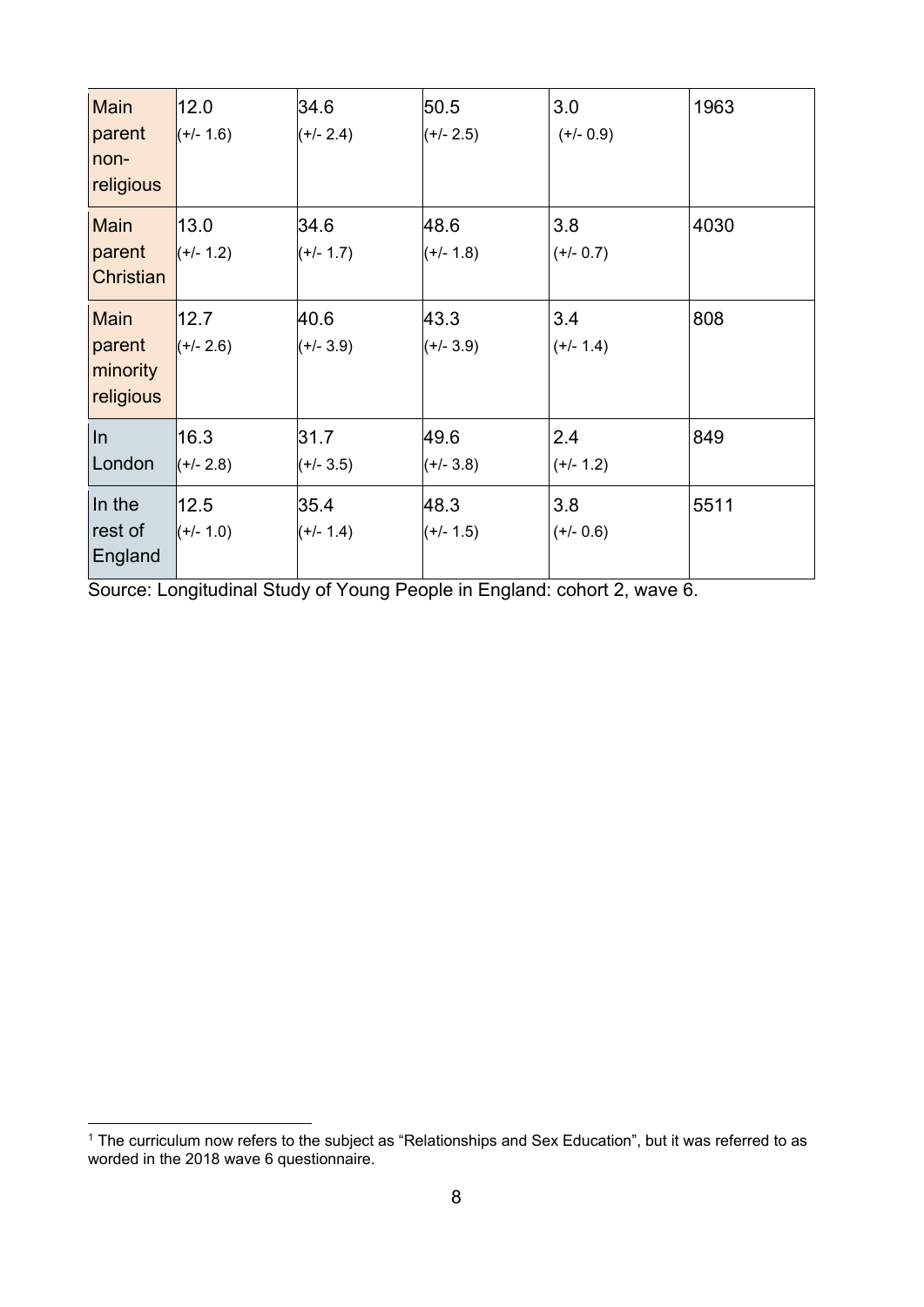#### <span id="page-8-0"></span>**Table 5: How useful was the Sex and Relationships Education you received at school in preparing you for adult life and your own relationships?**

|                                             | <b>Very</b><br>useful<br>$\frac{0}{0}$ | <b>Fairly</b><br>useful<br>$\frac{0}{0}$ | <b>Slightly</b><br>useful<br>$\%$ | Not at all<br>useful<br>$\%$ | Unweighted<br>base |
|---------------------------------------------|----------------------------------------|------------------------------------------|-----------------------------------|------------------------------|--------------------|
| <b>Total</b>                                | 11.4<br>$(+/- 0.9)$                    | 37.3<br>$(+/- 1.3)$                      | 32.4<br>$(+/- 1.3)$               | 18.8<br>$(+/- 1.1)$          | 6598               |
| Heterosexual / 11.6<br>straight             | $(+/- 0.9)$                            | 38.5<br>$(+/- 1.4)$                      | 32<br>$(+/- 1.4)$                 | 17.9<br>$(+/- 1.1)$          | 5894               |
| Gay / lesbian                               | 6.6<br>$(+/- 4.3)$                     | 22.2<br>$(+/- 7.2)$                      | 36.5<br>$(+/- 8.3)$               | 34.7<br>$(+/- 8.2)$          | 167                |
| <b>Bisexual</b>                             | 10.1<br>$(+/- 3.3)$                    | 29<br>$(+/- 4.9)$                        | 36.3<br>$(+/- 5.2)$               | 24.6<br>$(+/- 2.2)$          | 427                |
| Other                                       | 11.5<br>$(+/- 8.1)$                    | 34.6<br>$(+/- 12.0)$                     | 34.6<br>$(+/- 12.0)$              | 19.2<br>$(+/- 10.0)$         | 78                 |
| <b>Disabled</b>                             | 12.3<br>$(+/- 2.3)$                    | 31<br>$(+/- 3.3)$                        | 32.7<br>$(+/- 3.3)$               | 23.9<br>$(+/- 3.0)$          | 990                |
| Non-disabled                                | 11.3<br>$(+/- 1.0)$                    | 38.6<br>$(+/- 1.5)$                      | 32.4<br>$(+/- 1.4)$               | 18.7<br>$(+/- 1.1)$          | 5536               |
| <b>Main parent</b><br>non-religious         | 12.4<br>$(+/- 1.7)$                    | 35.1<br>$(+/- 2.4)$                      | 32.6<br>$(+/- 2.4)$               | 19.9<br>$(+/- 2.0)$          | 1900               |
| Main parent<br>Christian                    | 9.8<br>$(+/- 1.1)$                     | 37.6<br>$(+/- 1.7)$                      | 33.5<br>$(+/- 1.7)$               | 19.1<br>$(+/- 1.4)$          | 3875               |
| <b>Main parent</b><br>minority<br>religious | 16.5<br>$(+/- 3.0)$                    | 41.4<br>$(+/- 4.0)$                      | 26.5<br>$(+/- 3.5)$               | 15.6<br>$(+/- 2.9)$          | 776                |
| FSM-eligible                                | 14.7<br>$(+/- 1.9)$                    | 37.8<br>$(+/- 2.6)$                      | 28.8<br>$(+/- 2.4)$               | 18.7<br>$(+/- 2.1)$          | 1801               |
| Non-FSM-<br>eligible                        | 10.0<br>$(+/- 1.0)$                    | 37.6<br>$(+/- 1.7)$                      | 33.8<br>$(+/- 1.6)$               | 18.6<br>$(+/- 1.4)$          | 4114               |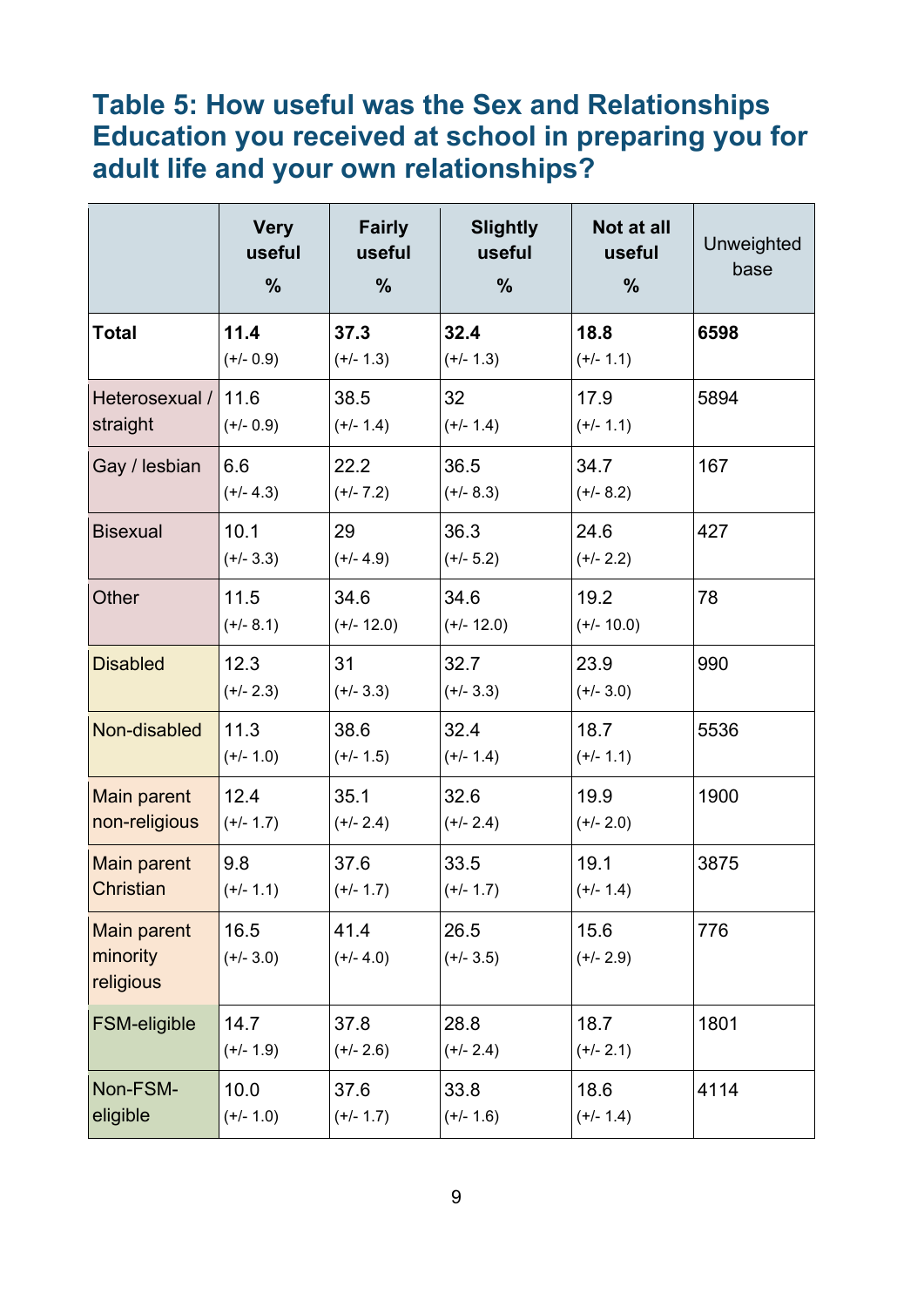| From London                 | 14.8<br>$(+/- 2.7)$ | 38.9<br>$(+/- 3.8)$ | 28.3<br>$(+/- 3.5)$ | 17.9<br>$(+/- 3.0)$ | 836  |
|-----------------------------|---------------------|---------------------|---------------------|---------------------|------|
| From the rest<br>of England | 11.1<br>$(+/- 1.0)$ | 37.4<br>$(+/- 1.5)$ | 32.8<br>$(+/- 1.4)$ | 18.7<br>$(+/- 1.2)$ | 5294 |
| Binge drinking              | 9<br>(+/- 1.0)      | 33.2<br>$(+/- 1.7)$ | 36.3<br>$(+/- 1.7)$ | 21.5<br>$(+/- 1.5)$ | 3788 |
| Non-binge<br>drinking       | 12.6<br>(+/- 1.8)   | 43.6<br>$(+/- 2.7)$ | 29.4<br>$(+/- 2.5)$ | 14.4<br>$(+/- 1.9)$ | 1723 |
| Male*                       | 12.2<br>$(+/- 1.3)$ | 38.5<br>$(+/- 1.9)$ | 30.9<br>$(+/- 1.8)$ | 18.4<br>$(+/- 1.5)$ | 3348 |
| Female*                     | 10.4<br>(+/- 1.2)   | 36.2<br>$(+/- 1.9)$ | 34.1<br>$(+/- 1.9)$ | 19.3<br>$(+/- 1.6)$ | 3212 |

Source: Longitudinal Study of Young People in England: cohort 2, wave 6.

\*Gender differences not summarised in body of report as there was no significant difference between males and females in perceptions of usefulness of SRE.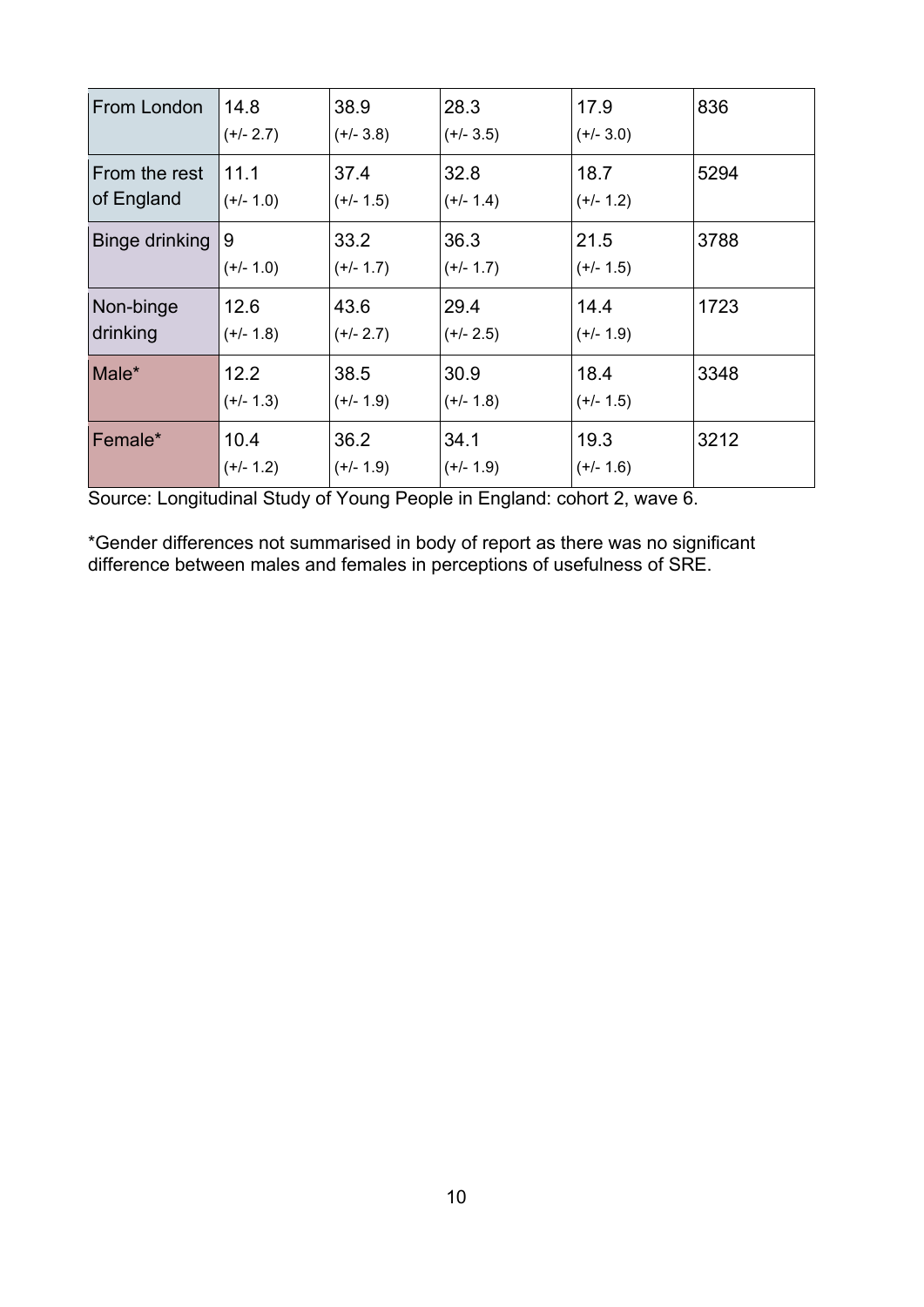#### <span id="page-10-0"></span>**Table 6: Which, if any, of these things have you discussed as part of any lessons at school?**

|                                               | <b>Sexually</b><br>transmit<br>ted<br>disease<br>$s\%$ | <b>Using</b><br>condom<br>s/the pill<br>$\frac{0}{0}$ | How to<br>say no<br>to sex<br>$\frac{9}{6}$ | Gay/les<br>bian<br>relation<br>ships<br>$\frac{0}{0}$ | <b>Relation</b><br>ships<br>$\frac{0}{0}$ | None of<br>these<br>$\frac{0}{0}$ | Unweigh<br>ted base |
|-----------------------------------------------|--------------------------------------------------------|-------------------------------------------------------|---------------------------------------------|-------------------------------------------------------|-------------------------------------------|-----------------------------------|---------------------|
| Total                                         | 80.5<br>$(+/- 1.1)$                                    | 79.4<br>$(+/- 1.1)$                                   | 58.6<br>$(+/- 1.3)$                         | 51.1<br>$(+/- 1.4)$                                   | 73.6<br>$(+/- 1.3)$                       | 7.4<br>$(+/- 0.7)$                | 6803                |
| <b>SRE was 79.9</b><br>'Very<br>useful'       | $(+/- 3.3)$                                            | 78.9<br>$(+/- 3.3)$                                   | 61.6<br>$(+/- 4.0)$                         | 58.1<br>$(+/- 4.0)$                                   | 81.5<br>$(+/- 3.3)$                       | 5.9<br>$(+/- 1.9)$                | 744                 |
| <b>SRE was 82.6</b><br>'Fairly<br>useful'     | $(+/- 1.7)$                                            | 81.6<br>$(+/- 1.8)$                                   | 63.7<br>$(+/- 2.2)$                         | 55.9<br>$(+/- 2.3)$                                   | 79.7<br>$(+/- 1.9)$                       | 5.6<br>$(+/- 1.0)$                | 2425                |
| SRE was   84.6<br>'Slightly<br>useful'        | $(+/- 1.8)$                                            | 84.1<br>$(+/- 1.8)$                                   | 60.4<br>$(+/- 2.4)$                         | 49.4<br>$(+/- 2.4)$                                   | 73.9<br>$(+/- 2.2)$                       | 5.1<br>$(+/- 1.1)$                | 2101                |
| <b>SRE was 75.8</b><br>'not at all<br>useful' | $(+/- 2.7)$                                            | 73.3<br>$(+/- 2.8)$                                   | 49.1<br>$(+/- 3.2)$                         | 44.1<br>$(+/- 3.2)$                                   | 62.6<br>$(+/- 3.2)$                       | 11.7<br>$(+/- 2.1)$               | 1227                |
| <b>Disabled</b>                               | 78.7<br>$(+/- 2.8)$                                    | 78.4<br>$(+/- 2.9)$                                   | 54.9<br>$(+/- 3.5)$                         | 45.5<br>$(+/- 3.5)$                                   | 70.6<br>$(+/- 3.3)$                       | 7.9<br>$(+/- 1.9)$                | 1034                |
| Non-<br>disabled                              | 80.8<br>$(+/- 1.2)$                                    | 79.4<br>$(+/- 1.2)$                                   | 59.1<br>$(+/- 1.5)$                         | 52.1<br>$(+/- 1.5)$                                   | 74.1<br>$(+/- 1.4)$                       | 7.3<br>$(+/- 0.8)$                | 5691                |
| Male                                          | 80.1<br>$(+/- 1.5)$                                    | 79.1<br>$(+/- 1.5)$                                   | 58.6<br>$(+/- 1.9)$                         | 51.3<br>$(+/- 1.9)$                                   | 71.8<br>$(+/- 1.8)$                       | 7.3<br>$(+/- 1.0)$                | 3459                |
| Female                                        | 80.9<br>$(+/- 1.5)$                                    | 79.6<br>$(+/- 1.6)$                                   | 58.5<br>$(+/- 1.9)$                         | 50.7<br>$(+/- 1.9)$                                   | 75.5<br>$(+/- 1.7)$                       | 7.5<br>$(+/- 1.0)$                | 3308                |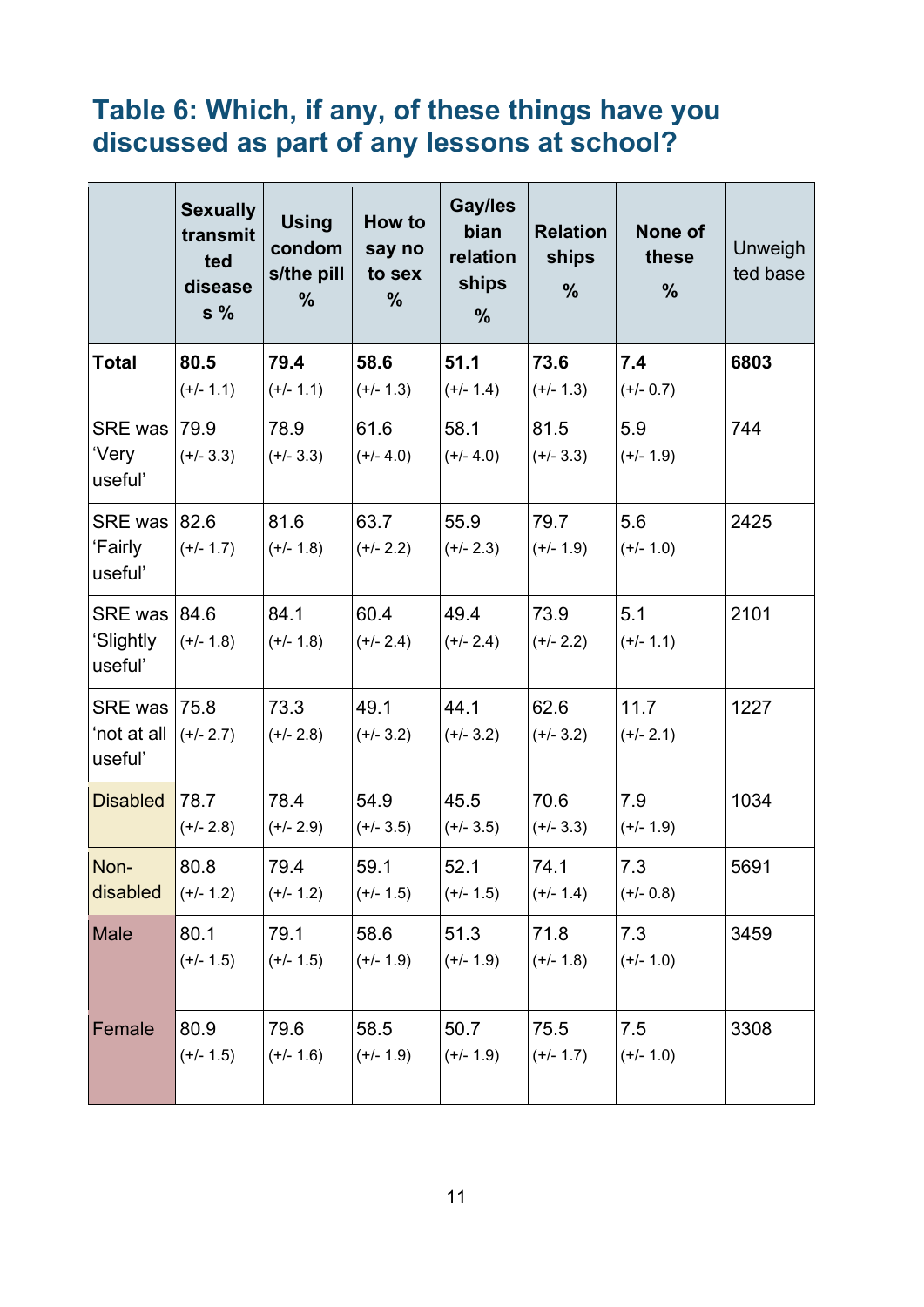| London                         | 75.7<br>$(+/- 3.3)$ | 74.3<br>$(+/- 3.3)$ | 51.4<br>$(+/- 3.8)$ | 53.0<br>$(+/- 3.8)$ | 72.2<br>$(+/- 3.6)$ | 10.3<br>$(+/- 2.3)$ | 853  |
|--------------------------------|---------------------|---------------------|---------------------|---------------------|---------------------|---------------------|------|
| The Rest<br>of<br>England      | 80.6<br>$(+/- 1.2)$ | 79.7<br>$(+/- 1.2)$ | 59.5<br>$(+/- 1.5)$ | 51.6<br>$(+/- 1.5)$ | 74.3<br>$(+/- 1.4)$ | 7.0<br>$(+/- 0.8)$  | 5474 |
| Non-<br><b>FSM</b><br>eligible | 84.0<br>$(+/- 1.3)$ | 82.9<br>$(+/- 1.3)$ | 60.8<br>$(+/- 1.7)$ | 53.0<br>$(+/- 1.7)$ | 75.8<br>$(+/- 1.5)$ | 5.9<br>$(+/- 0.8)$  | 4246 |
| <b>FSM</b><br>eligible         | 71.9<br>$(+/- 2.3)$ | 71.0<br>$(+/- 2.3)$ | 54.1<br>$(+/- 2.6)$ | 49.5<br>$(+/- 2.6)$ | 70.7<br>$(+/- 2.4)$ | 10.6<br>$(+/- 1.6)$ | 961  |

Source: Longitudinal Study of Young People in England: cohort 2, waves 3 and 6.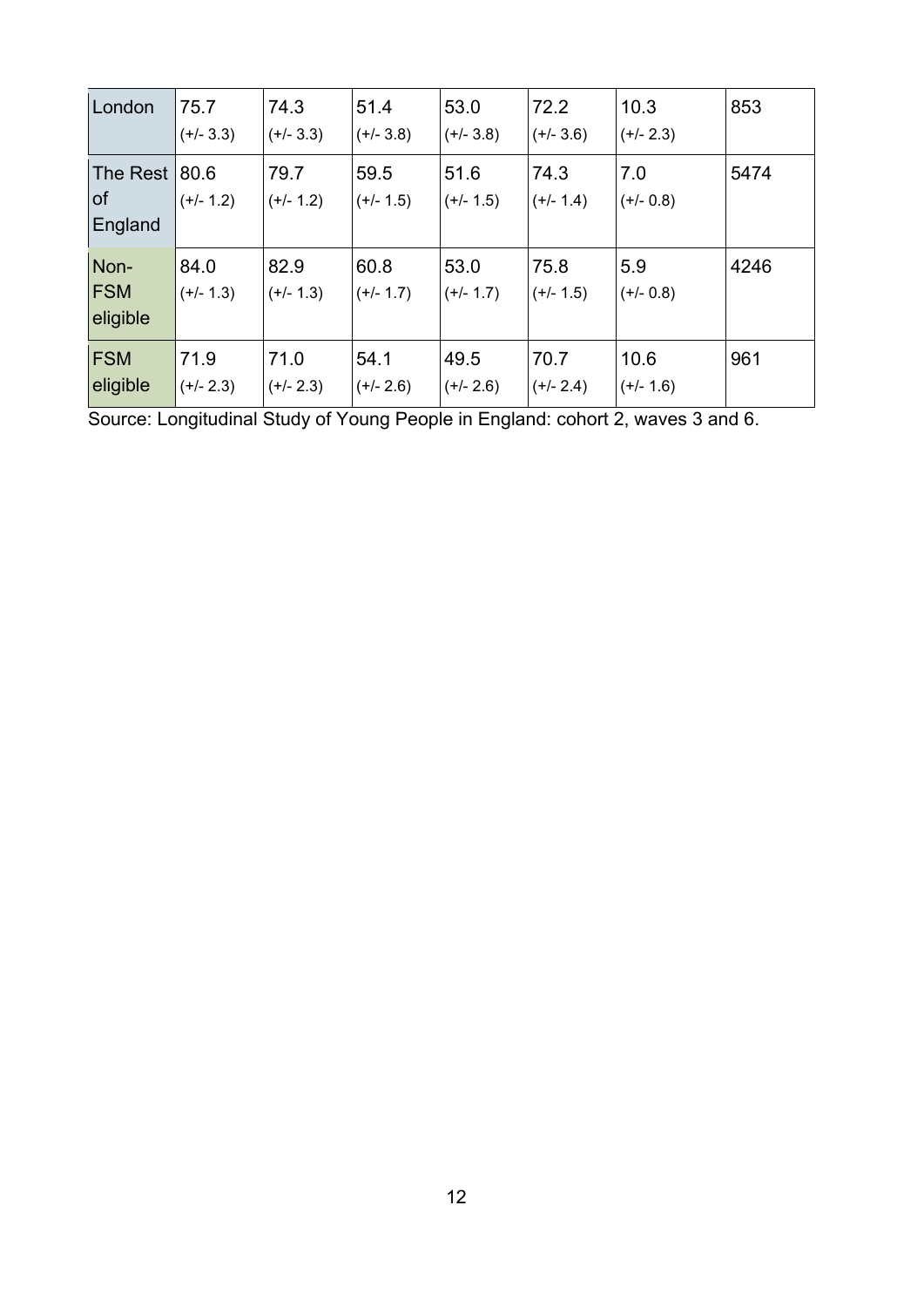#### <span id="page-12-0"></span>**Table 7: Have you ever had sexual intercourse with someone?**

|              | 2009                |                     |                     |                     | 2018                |                    |  |
|--------------|---------------------|---------------------|---------------------|---------------------|---------------------|--------------------|--|
|              | <b>Yes</b>          | <b>No</b>           | Unweighted<br>based | <b>Yes</b>          | <b>No</b>           | Unweighted<br>base |  |
| <b>Total</b> | 83.3<br>$(+/- 0.9)$ | 16.7<br>$(+/- 0.9)$ | 8952                | 69.6<br>$(+/- 1.2)$ | 30.4<br>$(+/- 1.2)$ | 6782               |  |

Source: Longitudinal Study of Young People in England: cohort 1 and 2, wave 6.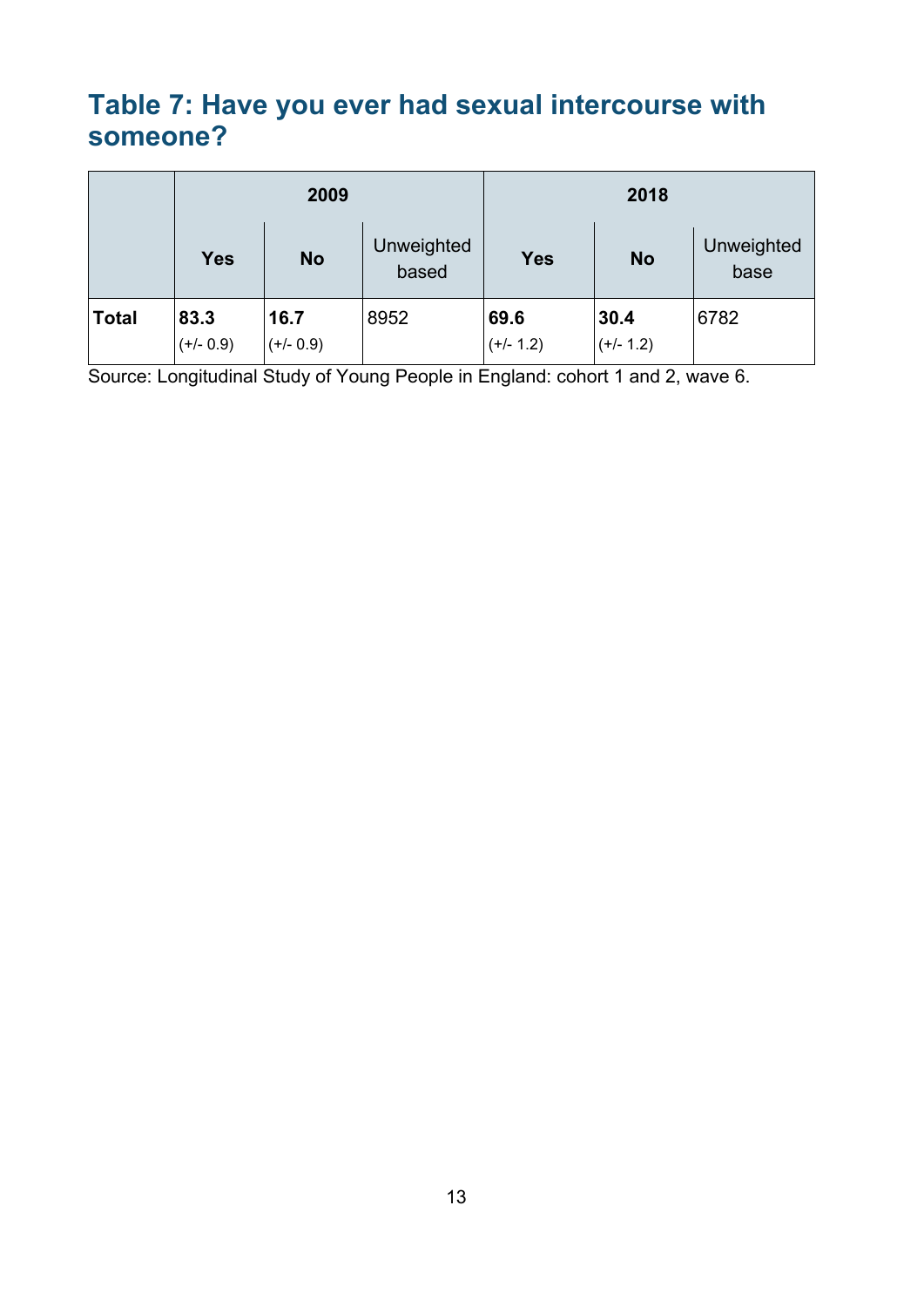#### <span id="page-13-0"></span>**Table 8: How old were you when you first had sexual intercourse (for those who are sexually active)?**

|                                 | 2009                                     |                                        |                            |                                          | 2018                         |                    |  |
|---------------------------------|------------------------------------------|----------------------------------------|----------------------------|------------------------------------------|------------------------------|--------------------|--|
|                                 | <b>Before</b><br>age 16<br>$\frac{0}{0}$ | <b>16 or</b><br>later<br>$\frac{0}{0}$ | <b>Unweighted</b><br>based | <b>Before</b><br>age 16<br>$\frac{0}{0}$ | 16 or later<br>$\frac{0}{0}$ | Unweighted<br>base |  |
| <b>Total</b>                    | 34.4<br>$(+/- 1.3)$                      | 65.6<br>$(+/- 1.3)$                    | 7088                       | 24.9<br>$(+/- 1.4)$                      | 75.1<br>$(+/- 1.4)$          | 4547               |  |
| <b>Disabled</b>                 | 35.5<br>$(+/- 4.8)$                      | 64.5<br>$(+/- 4.8)$                    | 488                        | 33.9<br>$(+/- 4.0)$                      | 66.1<br>$(+/- 4.0)$          | 690                |  |
| Non-<br>disabled                | 34.4<br>$(+/- 1.3)$                      | 65.6<br>$(+/- 1.3)$                    | 6542                       | 23.4<br>$(+/- 1.5)$                      | 76.6<br>$(+/- 1.5)$          | 3819               |  |
| <b>FSM-</b><br>eligible         |                                          |                                        |                            | 30.8<br>$(+/- 3.0)$                      | 69.2<br>$(+/- 3.0)$          | 1175               |  |
| Non-<br><b>FSM-</b><br>eligible |                                          |                                        |                            | 23.3<br>$(+/- 1.8)$                      | 76.7<br>$(+/- 1.8)$          | 2884               |  |
| <b>Binge</b><br>drinking        | 35.2<br>$(+/- 1.3)$                      | 64.8<br>$(+/- 1.3)$                    | 6307                       | 27.4<br>$(+/- 1.8)$                      | 72.6<br>$(+/- 1.8)$          | 3122               |  |
| Non-<br>binge<br>drinking       | 25.7<br>$(+/- 4.6)$                      | 74.3<br>$(+/- 4.6)$                    | 456                        | 18.8<br>$(+/- 2.6)$                      | 81.2<br>$(+/- 2.6)$          | 1104               |  |

Source: Longitudinal Study of Young People in England: cohort 1, wave 6 and cohort 2, wave 6.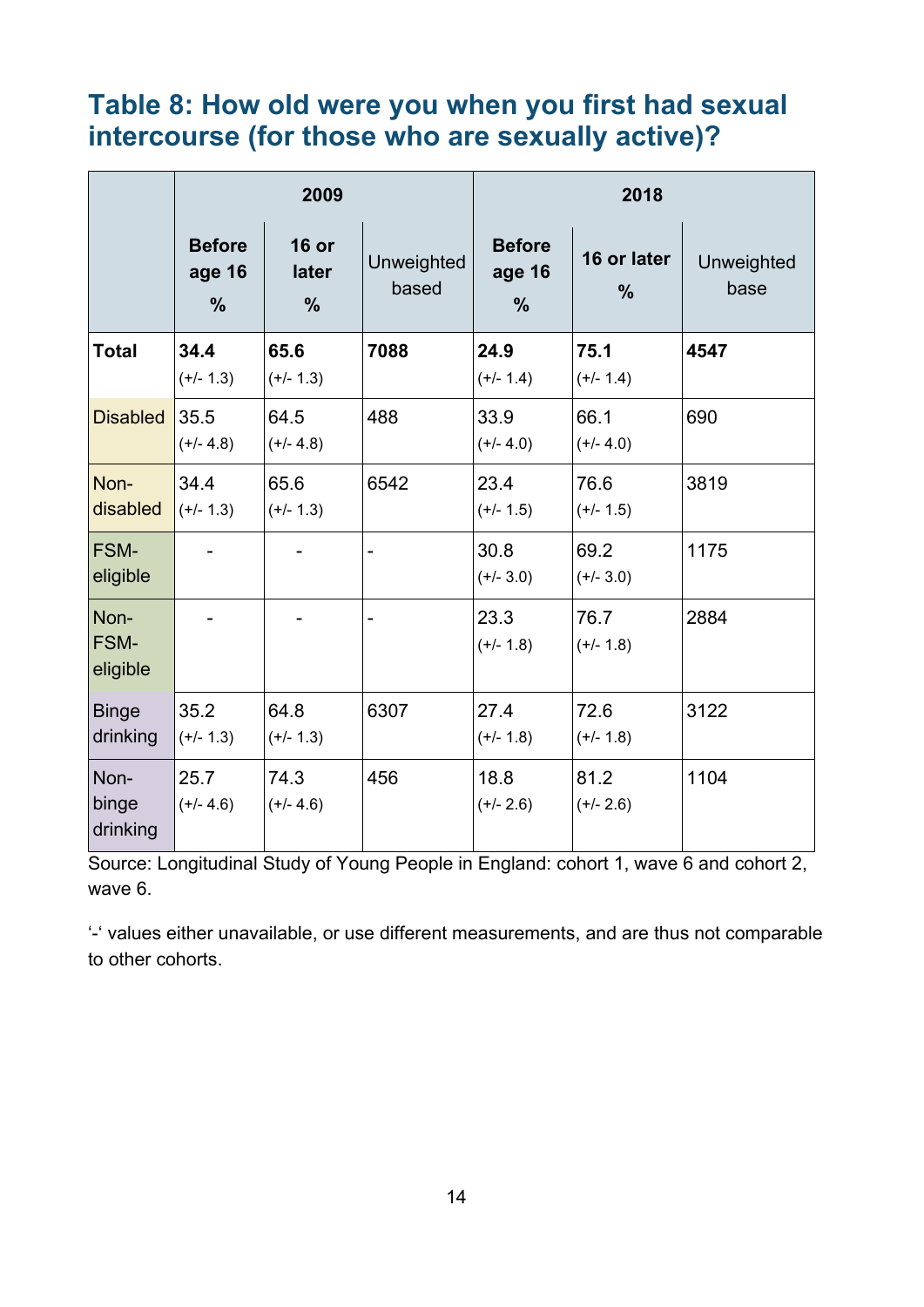#### <span id="page-14-0"></span>**Table 9: Have you ever had sex without using precautions or contraception (for those who are sexually active)?**

|                                                               | 2009                        |                            |                    | 2018                        |                            |                    |
|---------------------------------------------------------------|-----------------------------|----------------------------|--------------------|-----------------------------|----------------------------|--------------------|
|                                                               | <b>Yes</b><br>$\frac{0}{0}$ | <b>No</b><br>$\frac{0}{0}$ | Unweighted<br>base | <b>Yes</b><br>$\frac{0}{0}$ | <b>No</b><br>$\frac{9}{6}$ | Unweighted<br>base |
| <b>Total</b>                                                  | 46.9<br>$(+/- 1.3)$         | 53.1<br>$(+/- 1.3)$        | 7399               | 44.1<br>$(+/- 1.6)$         | 55.9<br>$(+/- 1.6)$        | 4685               |
| Heterosexual /<br>straight                                    | 33.8<br>$(+/- 1.3)$         |                            | ÷,                 | 43.5<br>$(+/- 1.7)$         | 56.5<br>$(+/- 1.7)$        | 4180               |
| Gay / lesbian                                                 | 42.6<br>$(+/- 10.3)$        |                            |                    | 58.7<br>$(+/- 9.8)$         | 41.3<br>$(+/- 9.8)$        | 126                |
| <b>Bisexual</b>                                               | 40.4)<br>$(+/- 9.1)$        |                            |                    | 48.3<br>$(+/- 6.1)$         | 51.7<br>$(+/- 6.1)$        | 331                |
| <b>Other</b>                                                  | 33.3<br>$(+/- 30.4)$        |                            |                    | 39.5<br>$(+/- 17.7)$        | 60.5<br>$(+/- 17.7)$       | 38                 |
| YP who identify<br>with gender<br>assigned at birth           |                             |                            |                    | 44.0<br>$(+/- 1.6)$         | 56.0<br>$(+/- 1.6)$        | 4626               |
| YP who do not<br>identify with<br>gender assigned<br>at birth |                             |                            |                    | 67.7<br>$(+/- 18.8)$        | 32.3<br>$(+/- 18.8)$       | 31                 |
| Drug-using                                                    |                             |                            |                    | 65.7<br>$(+/- 3.7)$         | 34.3<br>$(+/- 3.7)$        | 827                |
| Non-drug using                                                |                             |                            |                    | 39.3<br>$(+/- 1.8)$         | 60.7<br>$(+/- 1.8)$        | 3835               |

Source: Longitudinal Study of Young People in England: cohort 1, wave 6 and cohort 2, wave 6.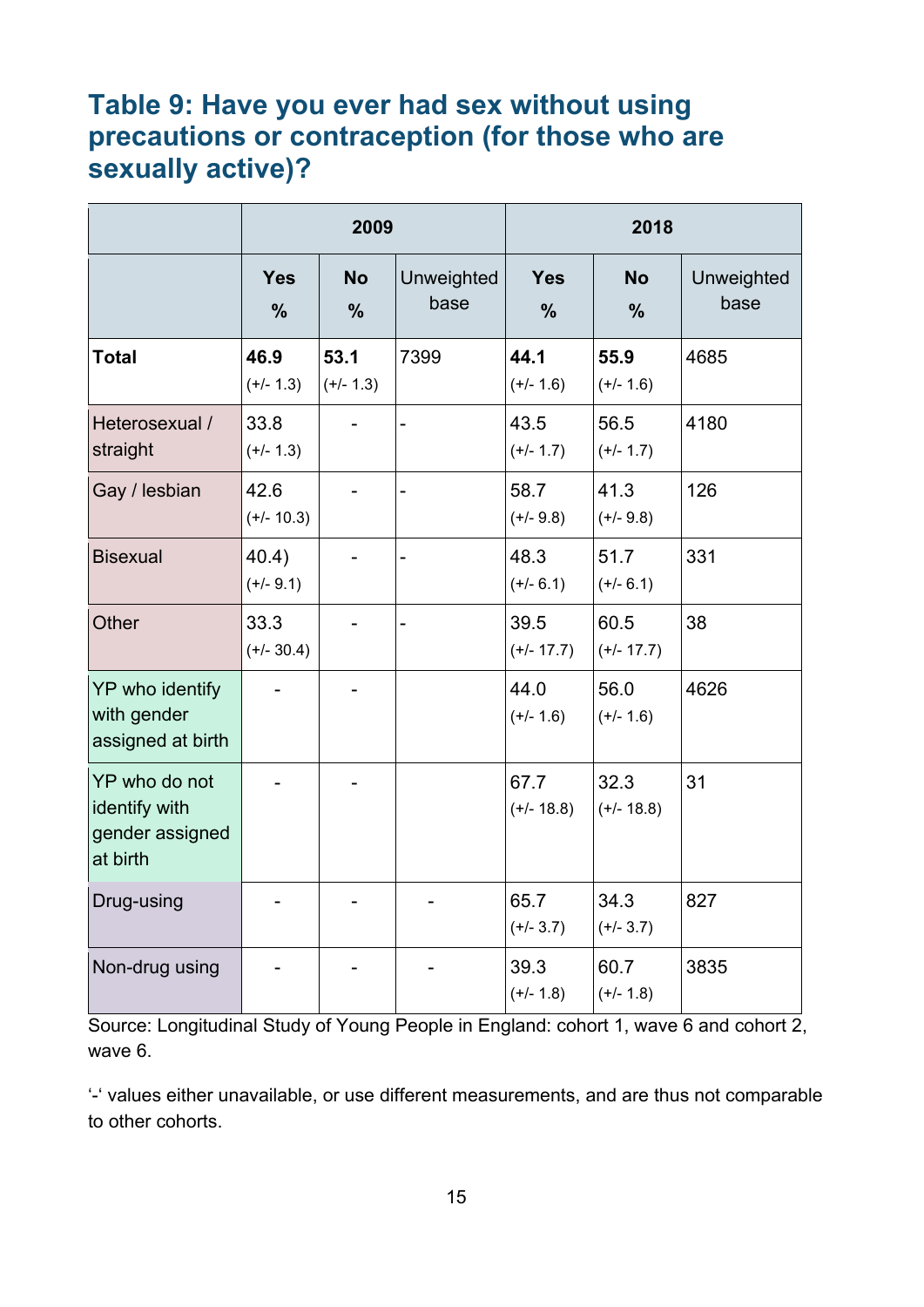#### <span id="page-15-0"></span>**Table 10: How often would you say you have sex without using precautions or contraception (for those who are sexually active)?**

|                                       | 2009                           |                                                       |                                                    |                                    |                                |                    |  |  |
|---------------------------------------|--------------------------------|-------------------------------------------------------|----------------------------------------------------|------------------------------------|--------------------------------|--------------------|--|--|
|                                       | <b>Rarely</b><br>$\frac{0}{0}$ | <b>Less than</b><br>half the<br>time<br>$\frac{9}{6}$ | <b>Around</b><br>half the<br>time<br>$\frac{0}{0}$ | <b>Most times</b><br>$\frac{9}{6}$ | <b>Always</b><br>$\frac{0}{0}$ | Unweighted<br>base |  |  |
| <b>Total</b>                          | 62.3<br>$(+/- 1.9)$            | 11.6<br>$(+/- 1.2)$                                   | 9.1<br>$(+/- 1.1)$                                 | 12.0<br>$(+/- 1.2)$                | 5.0<br>$(+/- 0.8)$             | 3399               |  |  |
|                                       | 2018                           |                                                       |                                                    |                                    |                                |                    |  |  |
|                                       | <b>Rarely</b><br>$\frac{0}{0}$ | <b>Less than</b><br>half the<br>time<br>$\frac{0}{0}$ | <b>Around</b><br>half the<br>time<br>$\frac{9}{6}$ | <b>Most times</b><br>$\frac{9}{6}$ | <b>Always</b><br>$\frac{9}{6}$ | Unweighted<br>base |  |  |
| Total                                 | 51.5<br>$(+/- 2.5)$            | 13.4<br>$(+/- 1.7)$                                   | 11.9<br>$(+/- 1.6)$                                | 15.2<br>$(+/- 1.8)$                | 8.0<br>$(+/- 1.3)$             | 2052               |  |  |
| <b>Male</b>                           | 47.5<br>$(+/- 3.5)$            | 14.0<br>$(+/- 2.4)$                                   | 12.9<br>$(+/- 2.3)$                                | 18.4<br>$(+/- 2.7)$                | 7.3<br>$(+/- 1.8)$             | 1045               |  |  |
| Female                                | 55.7<br>$(+/- 3.5)$            | 13.0<br>$(+/- 2.4)$                                   | 10.8<br>$(+/- 2.2)$                                | 11.6<br>$(+/- 2.3)$                | 8.8<br>$(+/- 2.0)$             | 998                |  |  |
| <b>Heterose</b><br>xual /<br>straight | 52.1<br>$(+/- 2.6)$            | 13.6<br>$(+/- 1.8)$                                   | 12.2<br>$(+/- 1.7)$                                | 15.1<br>$(+/- 1.9)$                | 7.0<br>$(+/- 1.3)$             | 1804               |  |  |
| Gay /<br>lesbian                      | 29.3<br>$(+/- 11.7)$           | 8.0<br>$(+/- 7.0)$                                    | 8.0<br>$(+/- 7.0)$                                 | 25.3<br>$(+/- 11.2)$               | 29.3<br>$(+/- 11.7)$           | 75                 |  |  |
| <b>Bisexual</b>                       | 56.3<br>$(+/- 8.8)$            | 13.9<br>$(+/- 6.2)$                                   | 11.4<br>$(+/- 5.7)$                                | 10.1<br>$(+/- 5.4)$                | 8.2<br>$(+/- 4.9)$             | 158                |  |  |
| Other                                 | 38.5<br>$(+/- 30.2)$           | 15.4<br>$(+/- 22.4)$                                  | 0                                                  | 38.5<br>$(+/- 30.2)$               | 7.7<br>$(+/- 16.5)$            | 13                 |  |  |

Source: Longitudinal Study of Young People in England: cohort 1 and 2, wave 6.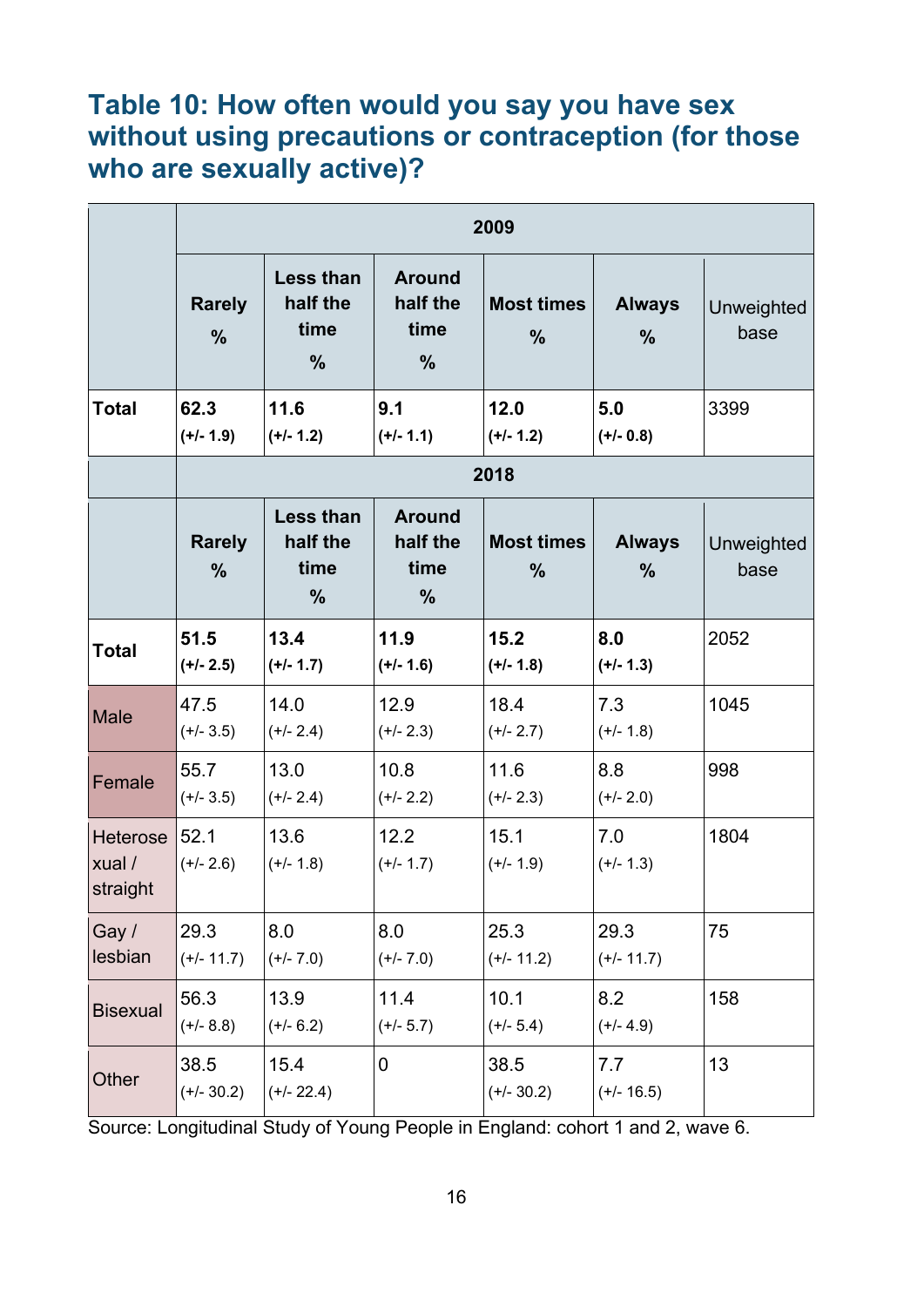#### <span id="page-16-0"></span>**Table 11: Which precautions or forms of contraception do you use most regularly?**

| Contraception<br>type      |                     | 2009               | 2018                |                    |  |
|----------------------------|---------------------|--------------------|---------------------|--------------------|--|
|                            | $\frac{0}{0}$       | Unweighted<br>base | $\frac{9}{6}$       | Unweighted<br>base |  |
| Condom                     | 79.6<br>$(+/- 1.1)$ | 7326               | 68.4<br>$(+/- 1.5)$ | 4700               |  |
| The Pill                   | 60.9<br>$(+/- 1.3)$ | 6956               | 58.5<br>$(+/- 1.6)$ | 4690               |  |
| Emergency<br>contraception | 12.7<br>$(+/- 0.9)$ | 6784               | 12.9<br>$(+/- 1.1)$ | 4678               |  |
| Other                      | 10.3<br>$(+/- 0.8)$ | 6993               | 14.9<br>$(+/- 1.2)$ | 4684               |  |

Source: Longitudinal Study of Young People in England: cohort 1, wave 6 and cohort 2, wave 6.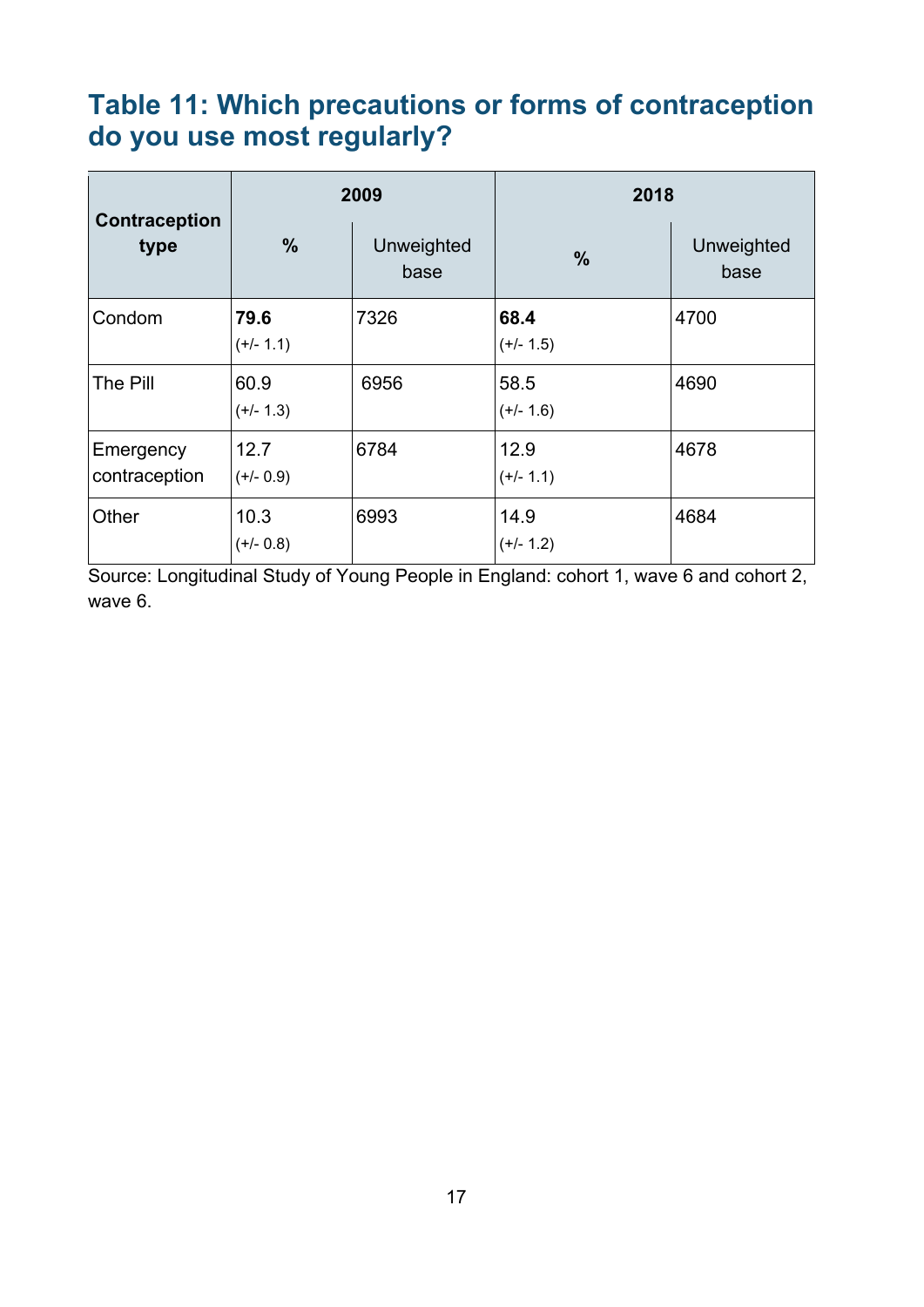#### <span id="page-17-0"></span>**Table 12: Have you ever contracted a sexually transmitted infection (for those who are sexually active)?**

|                                       | 2009                        |                            |                    | 2018                        |                            |                    |
|---------------------------------------|-----------------------------|----------------------------|--------------------|-----------------------------|----------------------------|--------------------|
|                                       | <b>Yes</b><br>$\frac{0}{0}$ | <b>No</b><br>$\frac{0}{0}$ | Unweighted<br>base | <b>Yes</b><br>$\frac{0}{0}$ | <b>No</b><br>$\frac{0}{0}$ | Unweighted<br>base |
| <b>Total</b>                          | 5.1<br>$(+/- 0.6)$          | 94.9<br>$(+/- 0.6)$        | 7347               | 4.2<br>$(+/- 0.7)$          | 95.8<br>$(+/- 0.7)$        | 4698               |
| <b>Heterosex</b><br>ual /<br>straight |                             |                            |                    | 3.9<br>$(+/- 0.7)$          | 96.1<br>$(+/- 0.7)$        | 4190               |
| Gay /<br>lesbian                      |                             |                            |                    | 8.6<br>$(+/- 5.5)$          | 91.4<br>$(+/- 5.5)$        | 128                |
| <b>Bisexual</b>                       |                             |                            | -                  | 5.7<br>$(+/- 2.8)$          | 94.3<br>$(+/- 2.8)$        | 332                |
| Other                                 |                             |                            | $\overline{a}$     | 7.5<br>$(+/- 9.3)$          | 92.5<br>$(+/- 9.3)$        | 40                 |
| Binge-<br>drinking                    | 5.3<br>$(+/- 0.6)$          | 94.7<br>$(+/- 0.6)$        | 6526               | 4.8<br>$(+/- 0.8)$          | 95.2<br>$(+/- 0.8)$        | 3191               |
| Non-<br>binge-<br>drinking            | 2.5<br>$(+/- 1.6)$          | 97.5<br>$(+/- 1.6)$        | 472                | 2.6<br>$(+/- 1.0)$          | 97.4<br>$(+/- 1.0)$        | 1158               |
| <b>Male</b>                           | 3.4<br>$(+/- 0.7)$          | 96.6<br>$(+/- 0.7)$        | 3703               | 2.5<br>$(+/- 0.7)$          | 97.5<br>$(+/- 0.7)$        | 2344               |
| Female                                | 6.9<br>$(+/- 0.9)$          | 93.1<br>$(+/- 0.9)$        | 3643               | 5.9<br>$(+/- 1.1)$          | 94.1<br>$(+/- 1.1)$        | 2333               |

Source: Longitudinal Study of Young People in England: cohort 1, wave 6 and cohort 2, wave 6.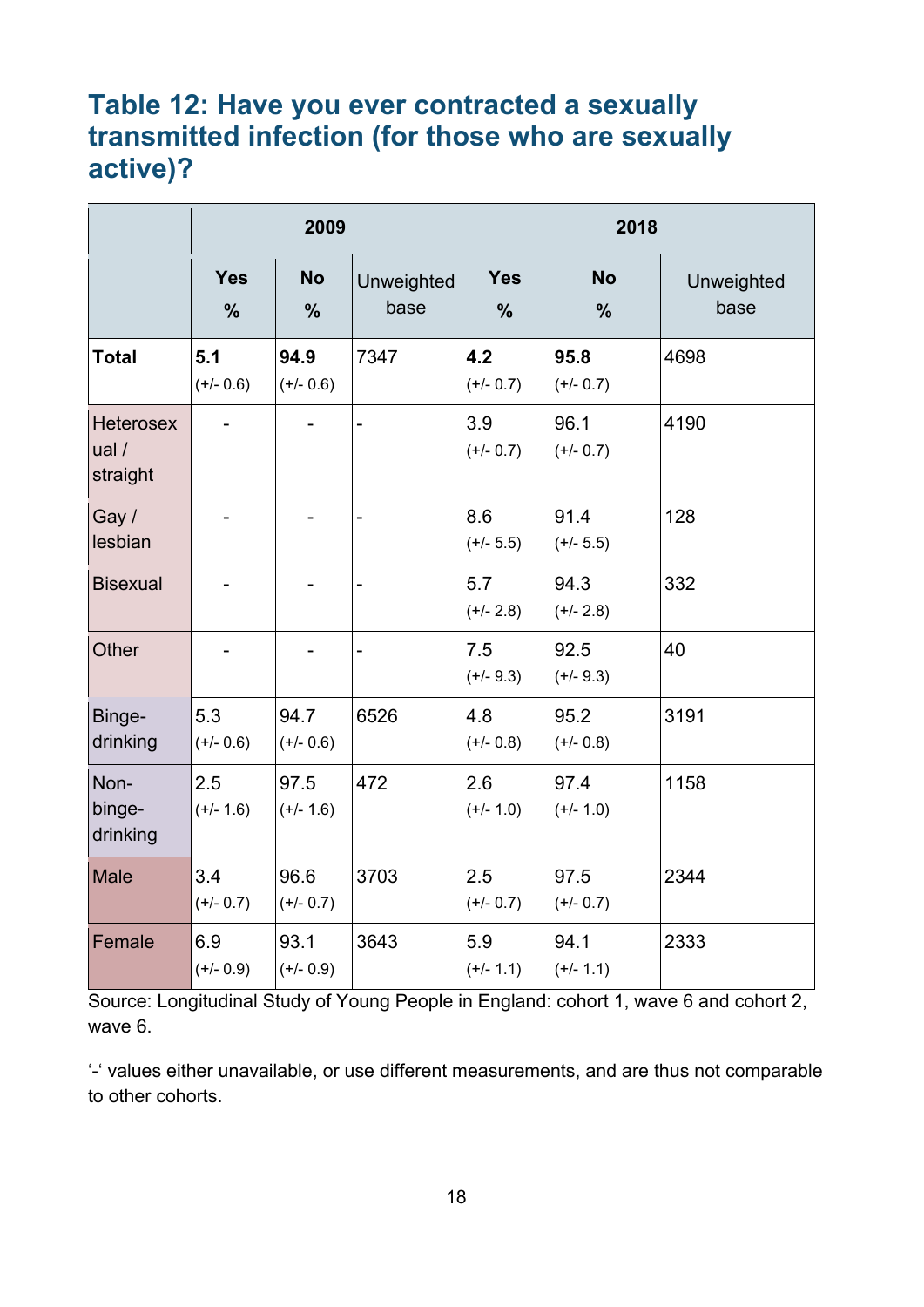#### <span id="page-18-0"></span>**Table 13: Association of wellbeing to sexual risk-taking behaviours**

|                                                                                         | % of all people<br>who had sex<br>before the legal<br>age of consent | % of sexually active<br>who had sex without<br>using precautions or<br>contraception | $%$ who<br>contracted<br>an STI | Unweighted<br>base |
|-----------------------------------------------------------------------------------------|----------------------------------------------------------------------|--------------------------------------------------------------------------------------|---------------------------------|--------------------|
| Lower<br>psychological<br>distress at<br>age 14/15                                      | 20.5%<br>$(+/- 1.8)$                                                 | -                                                                                    |                                 | 3663               |
| Higher<br>psychological<br>distress at<br>age 14/15                                     | 32.8%<br>$(+/- 3.4)$                                                 |                                                                                      |                                 | 1273               |
| Did<br>experience<br>high<br>psychological<br>distress<br>between ages<br>16 and 19     |                                                                      | 48.6*<br>$(+/- 2.2)$                                                                 | $5.4**$<br>$(+/- 1.0%)$         | $*2640$<br>** 2646 |
| Did not<br>experience<br>high<br>psychological<br>distress<br>between ages<br>16 and 19 |                                                                      | $38.3*$<br>$(+/- 2.4)$                                                               | $2.6**$<br>$(+/- 0.8)$          | * 2032<br>** 2041  |

Source: Longitudinal Study of Young People in England: cohort 2, waves 2, 4, 5 and 6. This analysis only included those who had reported sexual activity before the age of 19/20.